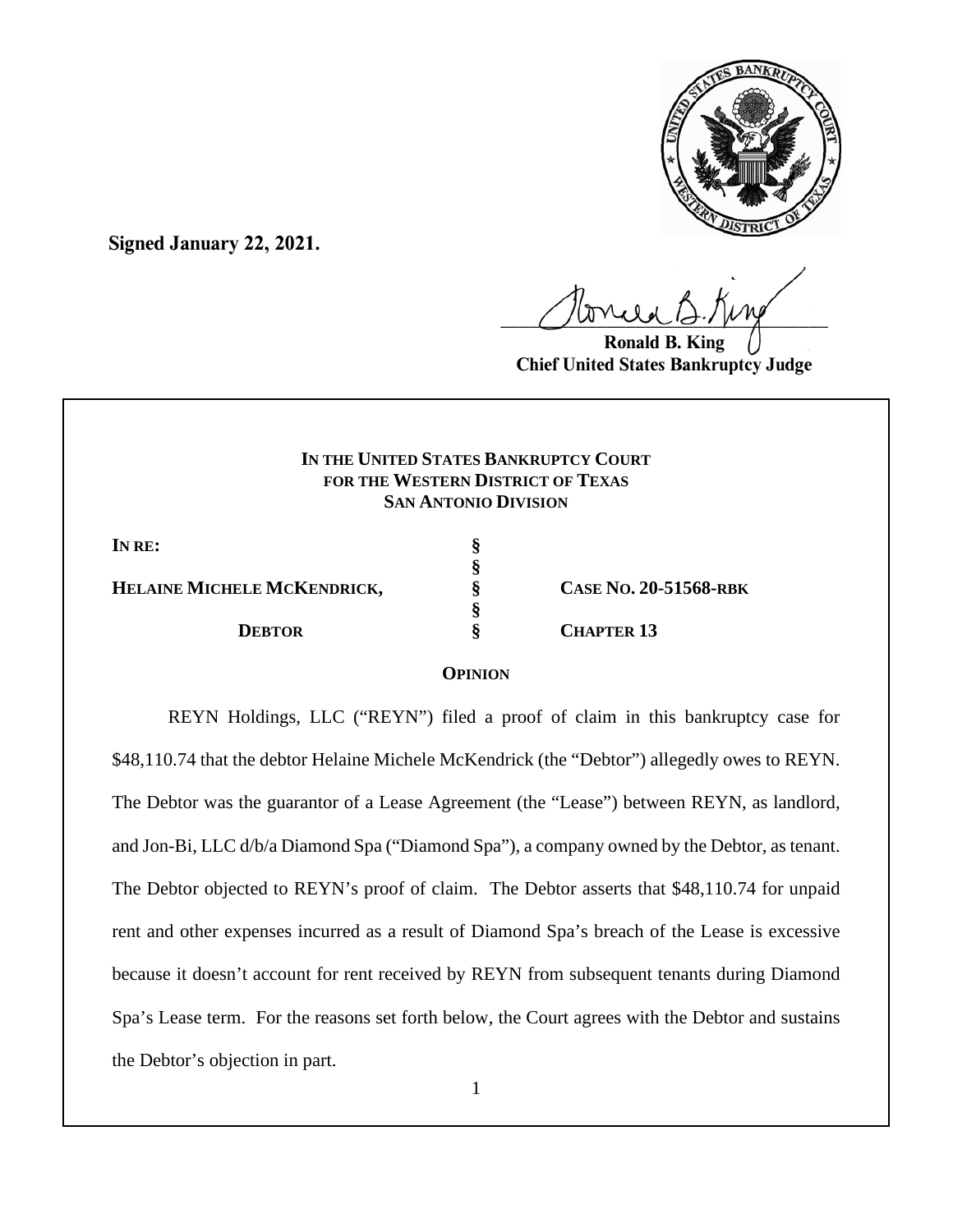## **I. JURISDICTION AND VENUE.**

This Court has jurisdiction over this matter pursuant to 28 U.S.C. §§ 157(a), (b)(2)(B), and 1334(b). As a proceeding to determine the allowance or disallowance of a claim against the estate, this matter is a core proceeding arising under title 11 referred to the Court by the Standing Order of Reference in the Western District of Texas. Venue is proper in this Court pursuant to 28 U.S.C.  $§ 1409(a).$ 

### **II. BACKGROUND.**

In 2015, Westwood Venture Limited Partnership ("Westwood Venture") leased a commercial suite in Boerne, Texas (the "Leased Premises"), to Diamond Spa. In 2017, REYN purchased the Leased Premises from Westwood Venture and assumed the Lease as landlord.

The Lease term commenced on December 1, 2015, and was to end on December 31, 2020. The Lease provided for monthly rents of \$1,400.00 from February 2016 through December 2017, \$1,800.00 for each month in 2018, and \$2,000.00 for each month in 2019 and 2020. The Lease also required Diamond Spa to pay, as additional rent, \$300.00 per month for its estimated pro rata share of the property's real-estate taxes, common-area maintenance costs, management fees, and insurance costs (collectively, "Building Costs"). At the end of each year and at the end or termination of the Lease, these estimated Building Costs would be adjusted, or "trued up," to reflect the actual amount of such costs, with REYN being paid or Diamond Spa being refunded as necessary.

The Debtor also executed a Continuing Lease Guaranty (the "Guaranty") by which she unconditionally guaranteed the full and prompt payment of rent and all other sums required to be paid by Diamond Spa under the Lease. The Debtor also promised to pay all of the landlord's costs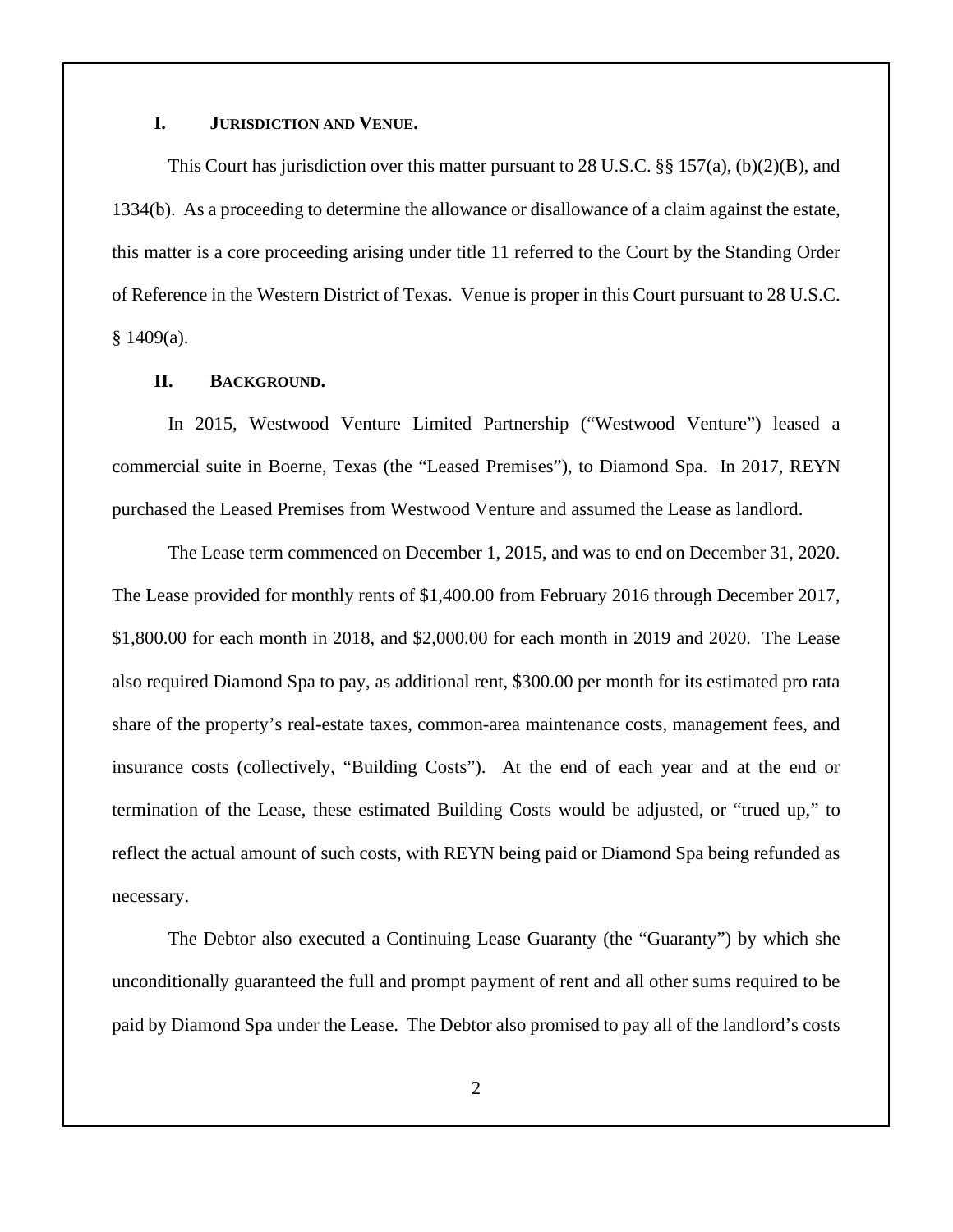and expenses (including reasonable attorneys' fees) incurred in collecting the guaranteed payments or enforcing the Guaranty as well as all damages suffered by the landlord in case of any default or breach under the Lease or the Guaranty.

Beginning November 1, 2017, Diamond Spa ceased paying rent on the Leased Premises, and Diamond Spa vacated the Leased Premises in December 2017.

In an event of default under the Lease, section 22 of the Lease provided REYN with the option to terminate the Lease or to terminate Diamond Spa's right to possession of the Leased Premises. In the event of such termination, the Lease still obligated Diamond Spa "to pay rent and all other amounts due or to become due as provided in this Lease for and during the entire unexpired portion then remaining of the Lease term" plus interest at a rate of 18% per annum. The Lease also provided REYN with two options in the event of termination. The first option allowed REYN to relet the Leased Premises, with Diamond Spa responsible to pay REYN all brokerage and/or legal fees incurred in connection with reletting the Leased Premises. In this scenario, the Lease provided that REYN "shall credit [Diamond Spa] only for such amounts as are actually received from such reletting during the then remaining Lease term." The second option allowed REYN to recover as damages from Diamond Spa the value of the remaining rent due under the Lease term reduced by the present rental value of the Leased Premises for the remainder of the Lease term.

REYN chose the first option. REYN leased the Leased Premises to GMCCJP LLC d/b/a Twisted Oak Hunting and Outfitter Supply ("Twisted Oak"), with payment of rent to begin July 16, 2018, through August 31, 2019. Twisted Oak's lease provided for rents of \$875.00 from July 16, 2018, to July 31, 2018, \$1,750.00 for August 2018, and \$2,250.00 per month from September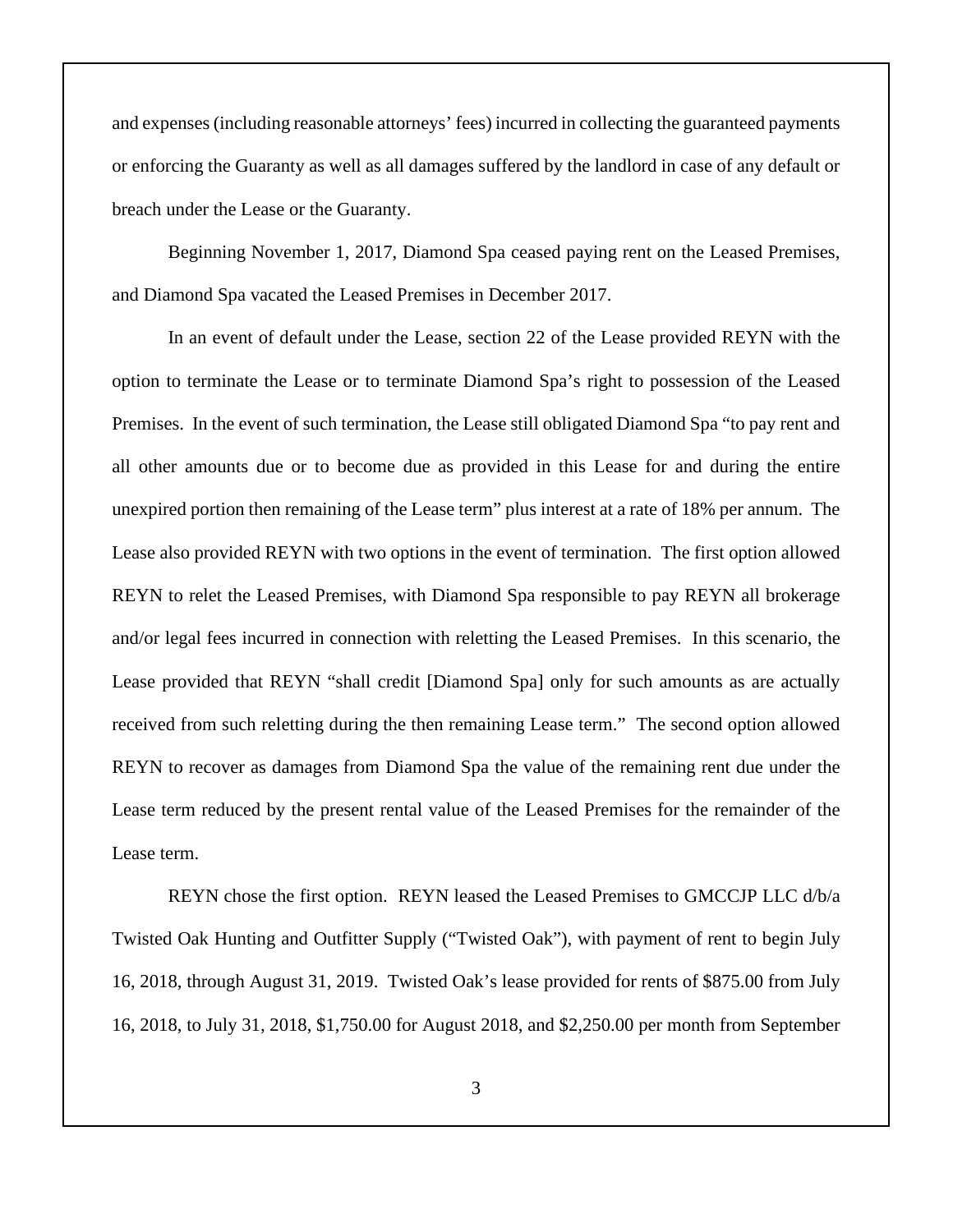2018 through August 2019. Twisted Oak's lease also provided for CAM fees of \$460.00 per month.

REYN subsequently leased the Leased Premises to Premium Pharma, LLC ("Premium Pharma") beginning September 1, 2019, with the lease term running beyond December 31, 2020, the end of Diamond Spa's Lease term. Premium Pharma's lease provided for rents of \$2,700.00 per month from September 2019 through August 2020 and \$2,775.00 per month from September 2020 through December 2020, when Diamond Spa's Lease term ended.

The Debtor filed for chapter 13 bankruptcy on September 2, 2020 (the "Petition Date"). Shortly thereafter, REYN filed a proof of claim in the amount of \$48,110.74 seeking unpaid rents and other fees and expenses allegedly owed by Diamond Spa, and for which the Debtor would be liable under the Guaranty. The amount of the claim included: (i) \$19,852.61 in unpaid rents from November [1](#page-3-0), 2017, through July 16, 2018,<sup>1</sup> as well as Building Costs and true-up amounts; (ii) \$1,201.25 in late fees; (iii) \$541.25 in electrician fees for replacement of light fixtures removed by Diamond Spa; (iv) \$146.68 in locksmith fees for replacing locks on the Leased Premises; (v) \$2,280.00 for a brokerage commission incurred in reletting the Leased Premises; (vi) \$12,507.39 in legal fees; (vii) \$13,081.56 in interest; and (viii) a credit for a \$1,500.00 deposit paid by Diamond Spa.

The Debtor objected to REYN's proof of claim and argued that, pursuant to the Lease, Diamond Spa should have been credited for rent payments from REYN's subsequent tenants, which payments were frequently in excess of the rent Diamond Spa owed. The Debtor argued that, because a guarantor's liability cannot exceed that of the principal obligor, this credit should

<span id="page-3-0"></span> $1$  This is the period in which the Leased Premises were vacant and for which REYN received no rent payments.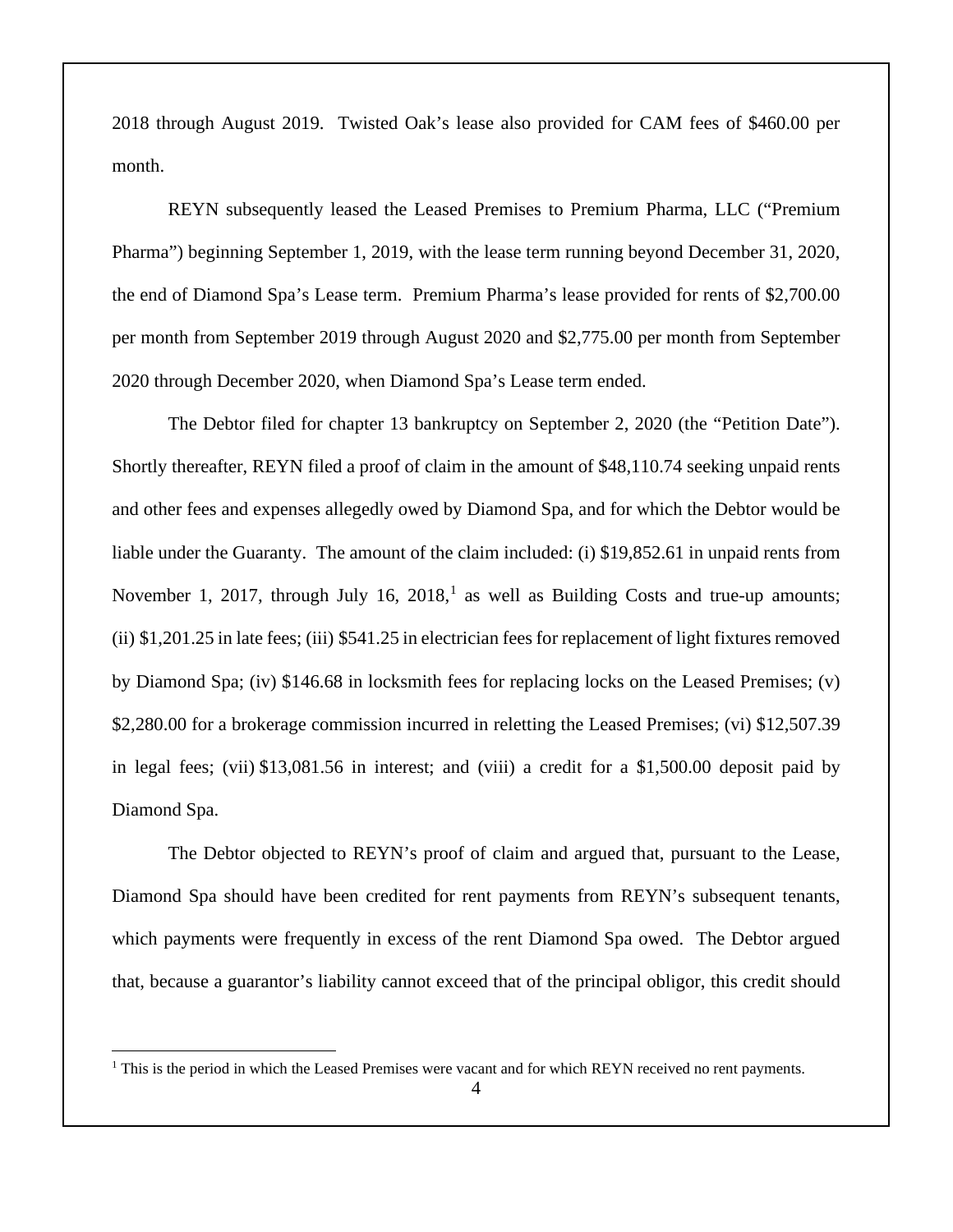be applied to reduce the amount of REYN's proof of claim. The Debtor also argued that the amounts REYN claimed for electrician and locksmith fees, the brokerage commission, and interest thereon lacked a proper predicate and should be disallowed.

In response, REYN argued that defenses of offset and failure to mitigate are exclusive to the principal obligor and are unavailable to guarantors. Thus, according to REYN, the Debtor is unable to raise these defenses and is liable for the full amount owed under the Lease and the Guaranty.

A hearing was held and argument was heard on the Debtor's objection to REYN's proof of claim on December 3, 2020. At the hearing, REYN submitted into evidence invoices related to the electrician and locksmith fees as well as the brokerage commission. John Nichols, a Manager with REYN, testified as to the authenticity of these invoices. Mr. Nichols also testified as to the accuracy of the late fees and the true-up amounts for the Building Costs. Cassidy Daniels, counsel to REYN, testified as to the amount, reasonableness, and necessity of her legal fees.

### **III. DISCUSSION.**

The briefing and arguments of the parties raise three issues for the Court to resolve: (i) whether the Debtor, as a guarantor of Diamond Spa's Lease with REYN, may raise the defenses of offset and failure to mitigate; (ii) whether REYN must credit Diamond Spa, and by extension the Debtor, for rents collected from Twisted Oak and Premium Pharma in excess of the rent owed by Diamond Spa; and (iii) whether the proof of claim properly included amounts for late fees, trueup amounts, electrician and locksmith fees, the brokerage commission, legal fees, and interest thereon.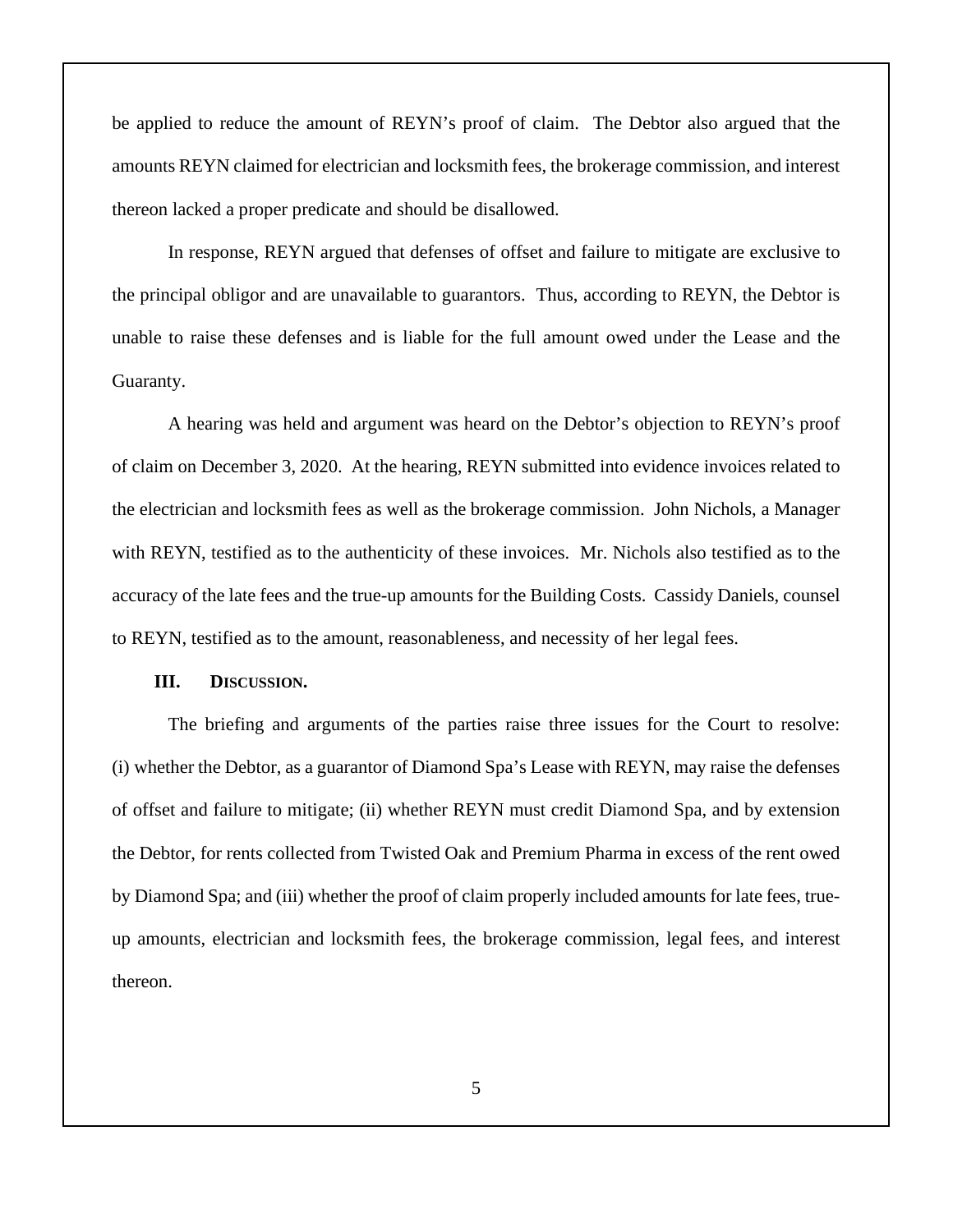### *A. Defenses of Offset and Failure to Mitigate*

match that of Diamond Spa.

The Debtor's executed Guaranty "unconditionally guarantee[d] the full and prompt payment of Rent (as defined in the Lease) and all other sums required to be paid by [Diamond Spa] under the Lease." REYN argues that the Debtor's status as a guarantor precludes her from receiving a credit for the rent received by REYN from subsequent tenants, as the defenses of offset and failure to mitigate are personal to the principal obligor and unavailable to an unconditional guarantor. *See Raj v. Four Star Bus., Inc.*, No. 01-19-00284-CV, 2020 WL 2026585, at \*3 (Tex. App.—Houston [1st Dist.] Apr. 28, 2020, no pet.) ("Texas courts have held that a guarantor may not assert defenses personal to the principal obligor, such as usury and offset."). As pointed out by the Debtor, however, "[a] guarantor's liability on a debt is measured by the principal's liability unless a more extensive or more limited liability is expressly set forth in the guaranty agreement." *Hous. Furniture Distribs., Inc. v. Bank of Woodlake, N.A.*, 562 S.W.2d 880, 884 (Tex. App.— Houston [1st Dist.] 1978, no writ). Through the Guaranty, the Debtor guaranteed to pay "Rent (as defined in the Lease) and all other sums required to be paid by Tenant under the Lease." There is nothing in this provision that expressly sets forth more extensive liability than that of Diamond Spa under the Lease. In fact, the Guaranty seems to contemplate that the Debtor's liability would

Furthermore, the Court is of the opinion that this dispute is improperly framed as one involving offset or failure to mitigate. It is undisputed that REYN mitigated its damages by seeking and obtaining subsequent tenants for the Leased Premises vacated by Diamond Spa. Because the Court agrees with the Debtor that the Debtor's liability as guarantor is limited to the liability of Diamond Spa as principal obligor, the Court believes the issue is simply one of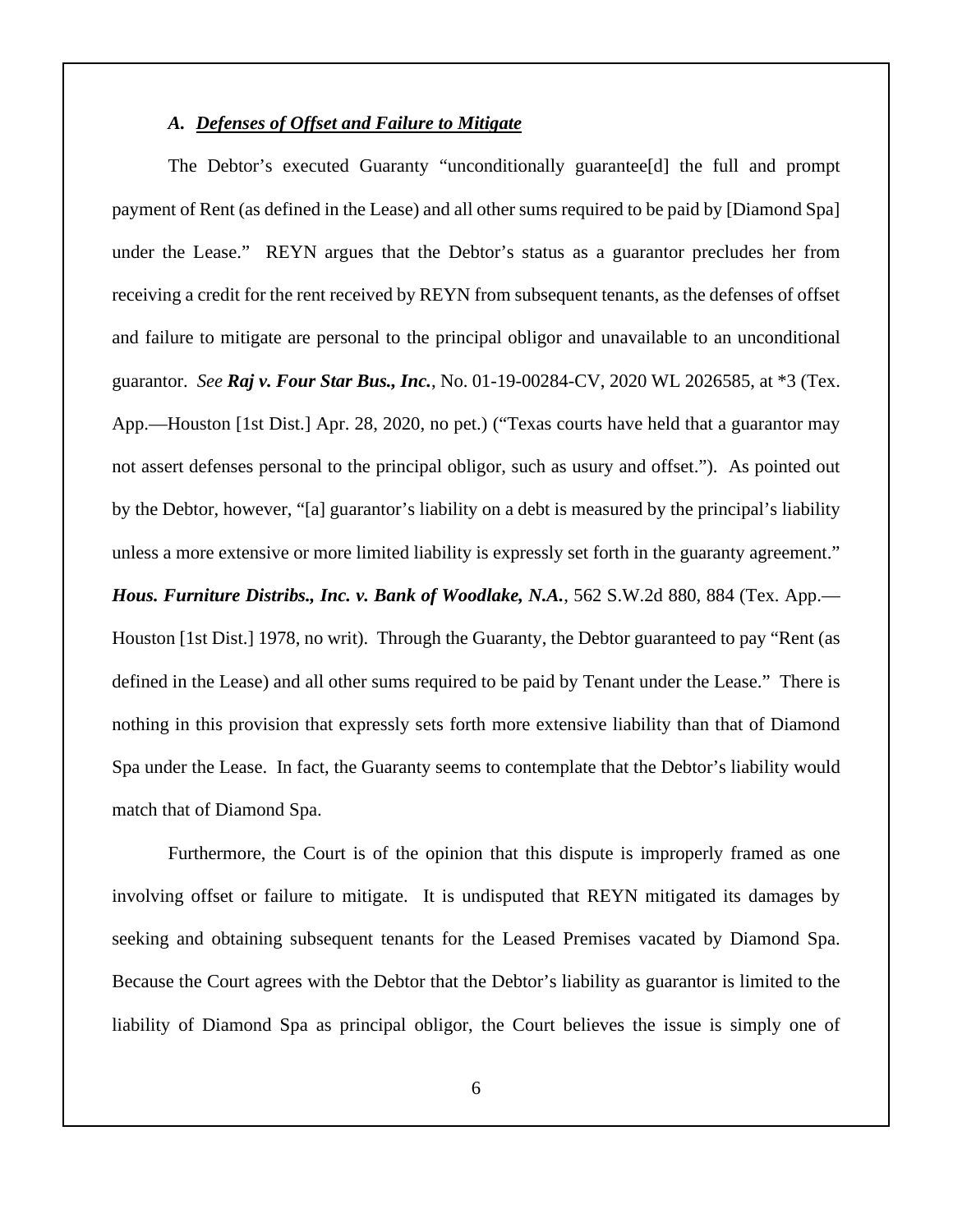measurement of damages for breach of contract, to which the Court will turn now.

### *B. Credit for Subsequent Rents Received*

When Diamond Spa ceased paying rent to REYN and vacated the Leased Premises, it breached the Lease with REYN. Under Texas law, and as provided by the Lease itself, Diamond Spa's breach allowed REYN to take possession of the property and sue for damages. *See DDR DB Stone Oak, LP v. Rector Party Co.*, No. 04–17–00018–CV, 2017 WL 6032541, at \*3 (Tex. App.—San Antonio Dec. 6, 2017, no pet.) ("When a tenant breaches a lease and abandons the property, a landlord may retake possession of the property and sue for damages." (citing *White v. Watkins*, 385 S.W.2d 267, 270 (Tex. App.—Waco 1964, no writ))).

In Texas, "[t]he universal rule in measuring damages for a breach of contract claim is to provide just compensation for any loss or damage actually sustained as a result of the breach." *Id.* at \*4 (citing *Phillips v. Phillips*, 820 S.W.2d 785, 788 (Tex. 1991); *Sharifi v. Steen Auto., LLC*, 370 S.W.3d 126, 148 (Tex. App.—Dallas 2012, no pet.)). This rule mandates that "a party should be awarded neither less nor more than its actual damages." *Id.* (citing *Phillips*, 820 S.W.2d at 788; *Sharifi*, 370 S.W.3d at 148).

Where, as here, a tenant breaches a lease and abandons the premises, and the landlord elects to retake possession of the property and relet the premises, the proper measure of damages under Texas law is the difference between the amount of rent originally contracted for and that realized from reletting. *See id.* at \*3; *Crabtree v. Southmark Commercial Mgmt.*, 704 S.W.2d 478, 480 (Tex. App.—Houston [14th Dist.] 1986, writ ref'd n.r.e.) (holding that, when a tenant breaches a lease by abandoning the property and terminating rental payments and the landlord relets the property to another tenant, the landlord "can recover the contractual rent reduced by the amount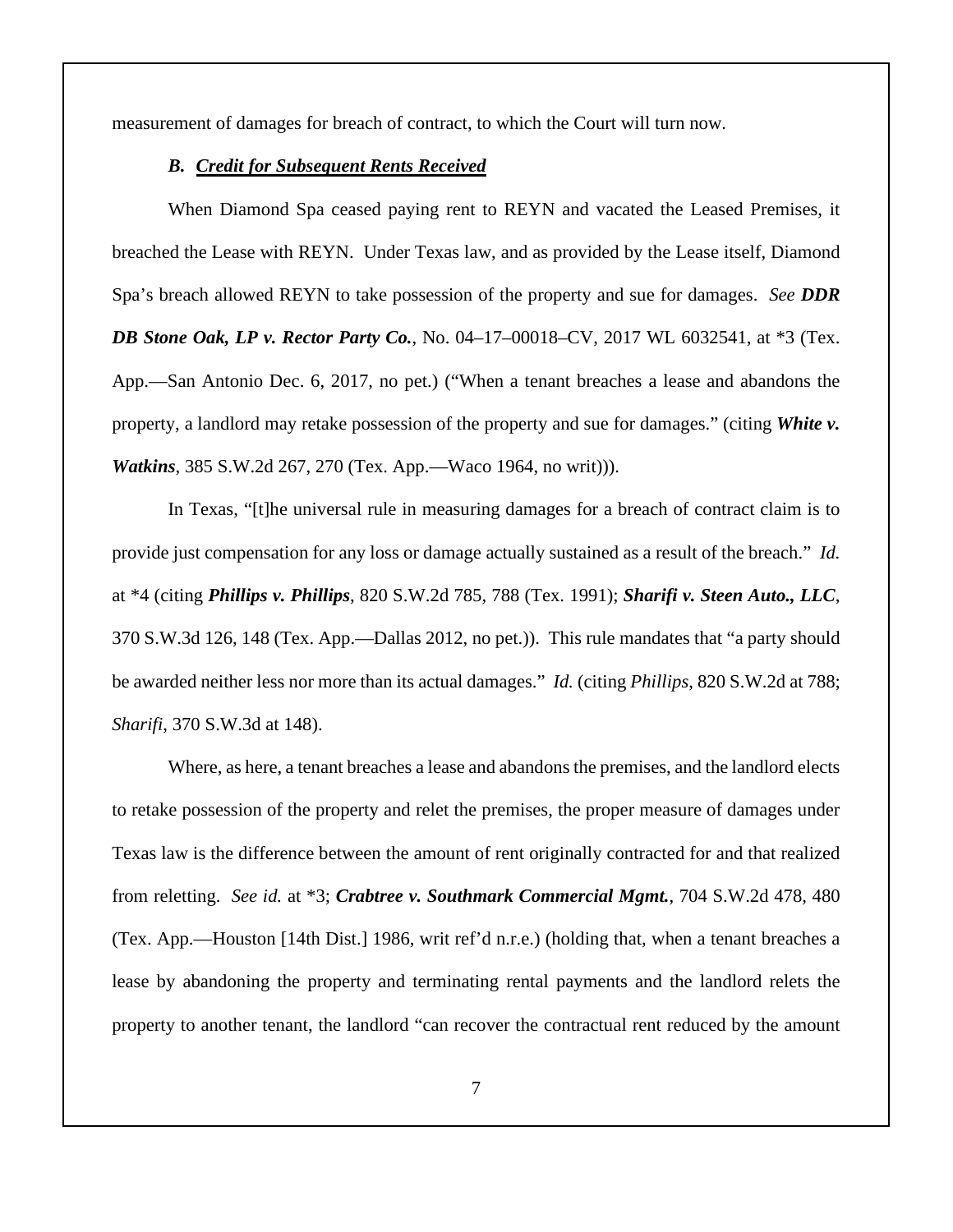to be received from the new tenant" (citing *Maida v. Main Building of Hous.*, 473 S.W.2d 648, 651 (Tex. App.—Houston [1st Dist.] 1971, no writ); *Speedee Mart Inc. v. Stovall*, 664 S.W.2d 174 (Tex. App.—Amarillo 1983, no writ))); *White*, 385 S.W.2d at 270 (holding that where a landlord relets the premises, "the measure of lessor's damage is generally the difference between the rental originally contracted for and that realized from the reletting" (citing *Early v. Isaacson*, 31 S.W.2d 515, 517 (Tex. App.—Amarillo 1930, writ ref.))).

The appropriate measure of damages in this case is the amount that Diamond Spa would have owed REYN under the Lease for the remainder of the Lease term after Diamond Spa breached the Lease reduced by the amount REYN received from its subsequent tenants.<sup>[2](#page-7-0)</sup> In fact, the parties specifically contracted for this measure of damages, as the Lease provides that "Landlord shall credit Tenant only for such amounts as are actually received from such reletting during the then remaining Lease term."

Diamond Spa breached the Lease on November 1 when it ceased paying rent. Under the Lease, Diamond Spa would have owed a base rent of \$1,400.00 per month for November and December 2017, \$1,800.00 per month from January 2018 through December 2018, and \$2,000.00 per month from January 2019 through the end of the Lease in December 2020. Diamond Spa would have owed estimated Building Costs of \$300.00 per month from November 2017 through July 2018, \$460.00 per month from August 2018 through December 2019, and \$490.00 per month from January 2020 through December 2020. Thus, from November 2017 through December 2020, Diamond Spa would have owed base rent of \$72,400.00 and estimated Building Costs of \$16,400.00, for a total amount owed of \$88,800.00. After a credit of \$1,500.00 for a deposit paid

<span id="page-7-0"></span><sup>2</sup> Because the Lease considered the estimated Building Costs as additional rent, the amount owed by Diamond Spa and the amount received from the subsequent tenants includes these estimated Building Costs.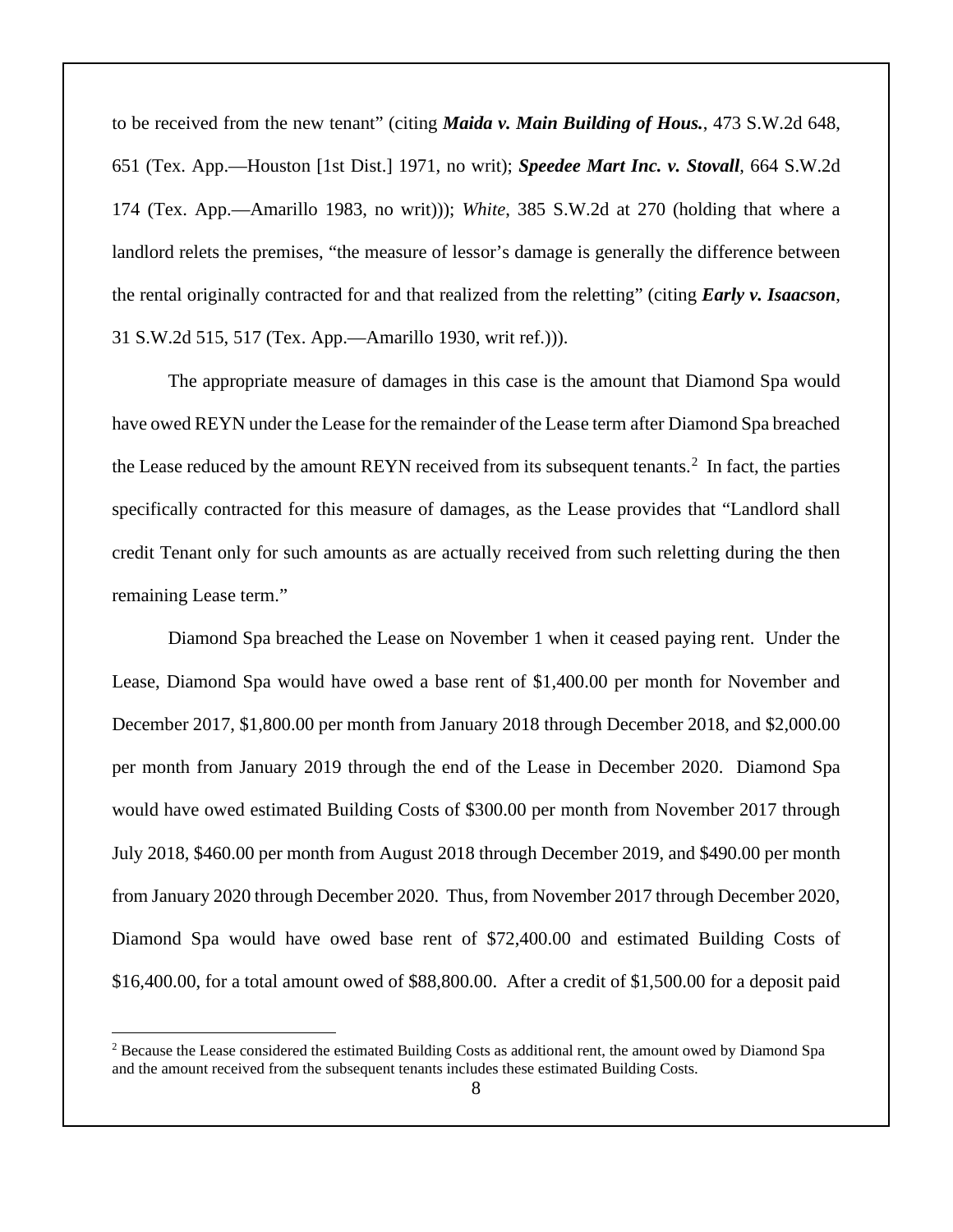by Diamond Spa, the total amount Diamond Spa would have owed for the remainder of its Lease term is \$87,300.00.

Evidence submitted demonstrates that Twisted Oak paid base rent of \$875.00 in July 2018, \$1,750.00 in August 2018, and \$2,250.00 per month from September 2018 through August 2019. Twisted Oak also paid estimated Building Costs of \$230.00 in July 2018 and \$460.00 per month from August 2018 through August 2019. Twisted Oak thus paid \$29,625.00 in rent and \$6,120.00 in estimated Building Costs, or a total of \$35,835.00, throughout its lease term.Premium Pharma's lease provided for base rents of \$2,700.00 per month for the first twelve months of the lease, which began on September 1, 2019, and \$2,775.00 per month for the second twelve months. Thus, it appears to the Court that Premium Pharma paid \$2,700.00 per month from September 2019 through August 2020 and \$2,775 per month from September 2020 through December 2020, the end of Diamond Spa's Lease term. The evidence also demonstrates that Premium Pharma paid estimated building costs of \$460.00 per month from September 2019 through December 2019 and \$490.00 per month from January 2020 through December 2020. Premium Pharma thus paid \$43,500.00 in rent and \$7,720.00 in estimated Building Costs, a total of \$51,220.00, throughout its lease.

The combined amount REYN received from Twisted Oak and Premium Pharma for rent and estimated Building Costs was thus \$87,055.00. Subtracting this amount from the amount owed by Diamond Spa, \$87,300.00, leaves a balance due of \$245.00. Thus, the total amount of damages sustained by REYN in terms of lost rent and Building Costs as a result of Diamond Spa's breach is \$245.00.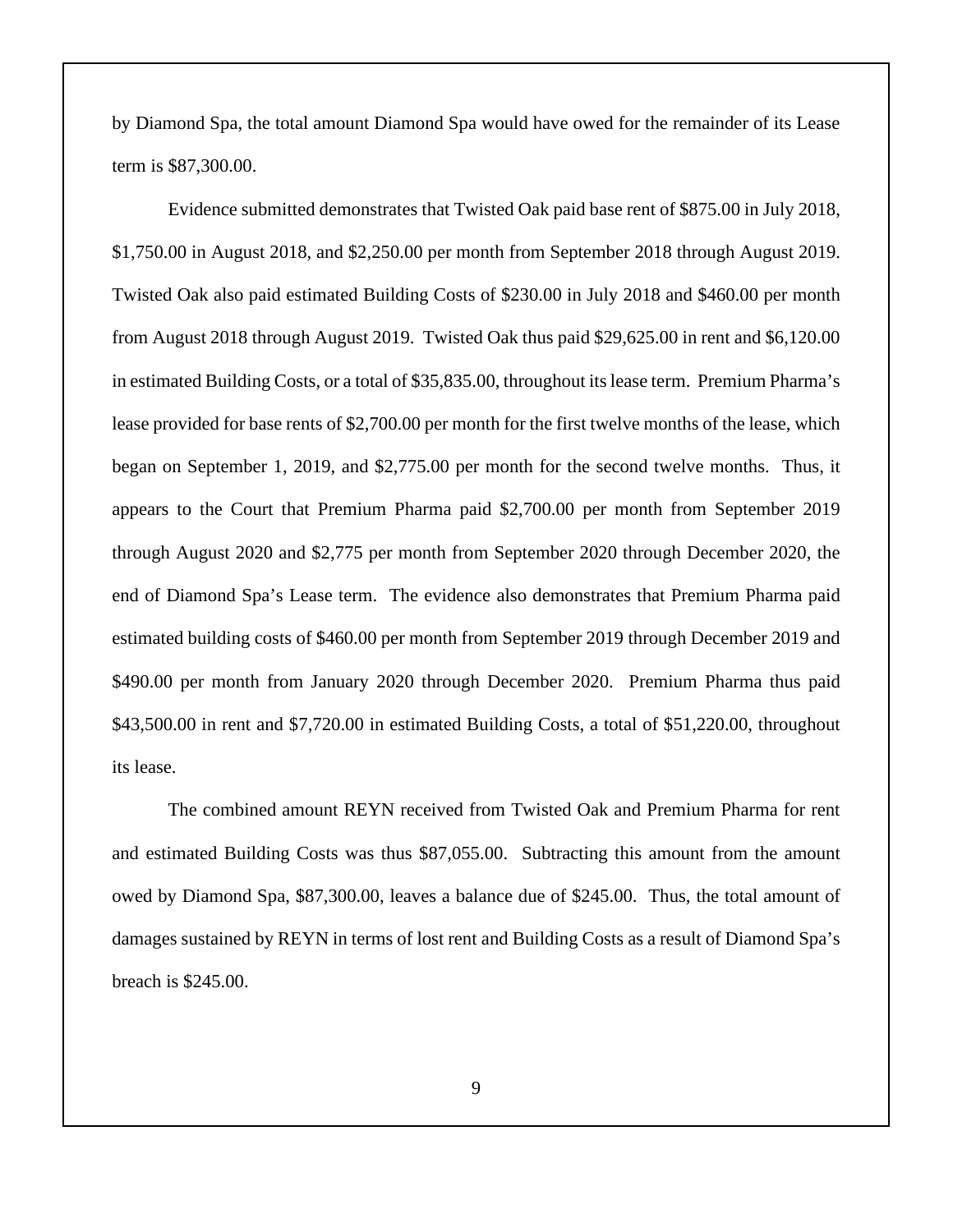## *C. Other Fees and Interest*

In addition to the unpaid rent discussed above, REYN's proof of claim also sought: (i) \$9,733.04 in accrued interest on the unpaid rent; (ii) \$1,201.25 in late fees for rent payments and \$529.23 in interest thereon; (iii) \$2,627.61 in Building Cost true-up amounts and \$1,416.32 in interest thereon; (iv) \$541.25 in electrician fees and \$255.85 in interest thereon; (v) \$146.68 in locksmith fees and \$69.34 in interest thereon; (vi) a \$2,280.00 brokerage commission incurred in reletting the Leased Premises and \$1,077.78 in interest thereon; and (vii) \$12,507.39 in legal fees incurred in collecting damages for the breach. The Court will address each of these items in turn.

### *i. Interest on Unpaid Rent*

REYN claims \$9,733.04 in interest on unpaid rent. Section 22 of the Lease provides that "[a]ll sums due and owing by Tenant to Landlord under this Lease shall bear interest from the date due until paid" of 18% per annum. The Debtor does not dispute the amount of interest owed on unpaid rent. Thus, the full amount of \$9,733.04 in interest on unpaid rent will be allowed.

#### *ii. Late Fees on Unpaid Rent*

REYN claims \$1,201.25 in late fees for rent payments and \$529.23 in interest thereon, a total of \$1,730.48. Section 22 of the Lease also allows REYN to collect late fees of 5% on any unpaid rent installment. REYN claims late fees of \$510.00 plus \$187.20 in interest for unpaid rent in 2017 and \$691.25 plus \$342.03 in interest for unpaid rent in the first six and a half months of 2018, before REYN relet the Leased Premises to Twisted Oak. The Court agrees that REYN is entitled to these late fees and interest; however, it appears REYN miscalculated the amount of late fees and interest due for unpaid rent in 2017. Diamond Spa failed to pay rent or estimated Building Costs in November and December 2017 and thus owed REYN \$3,400.00 for this period. Five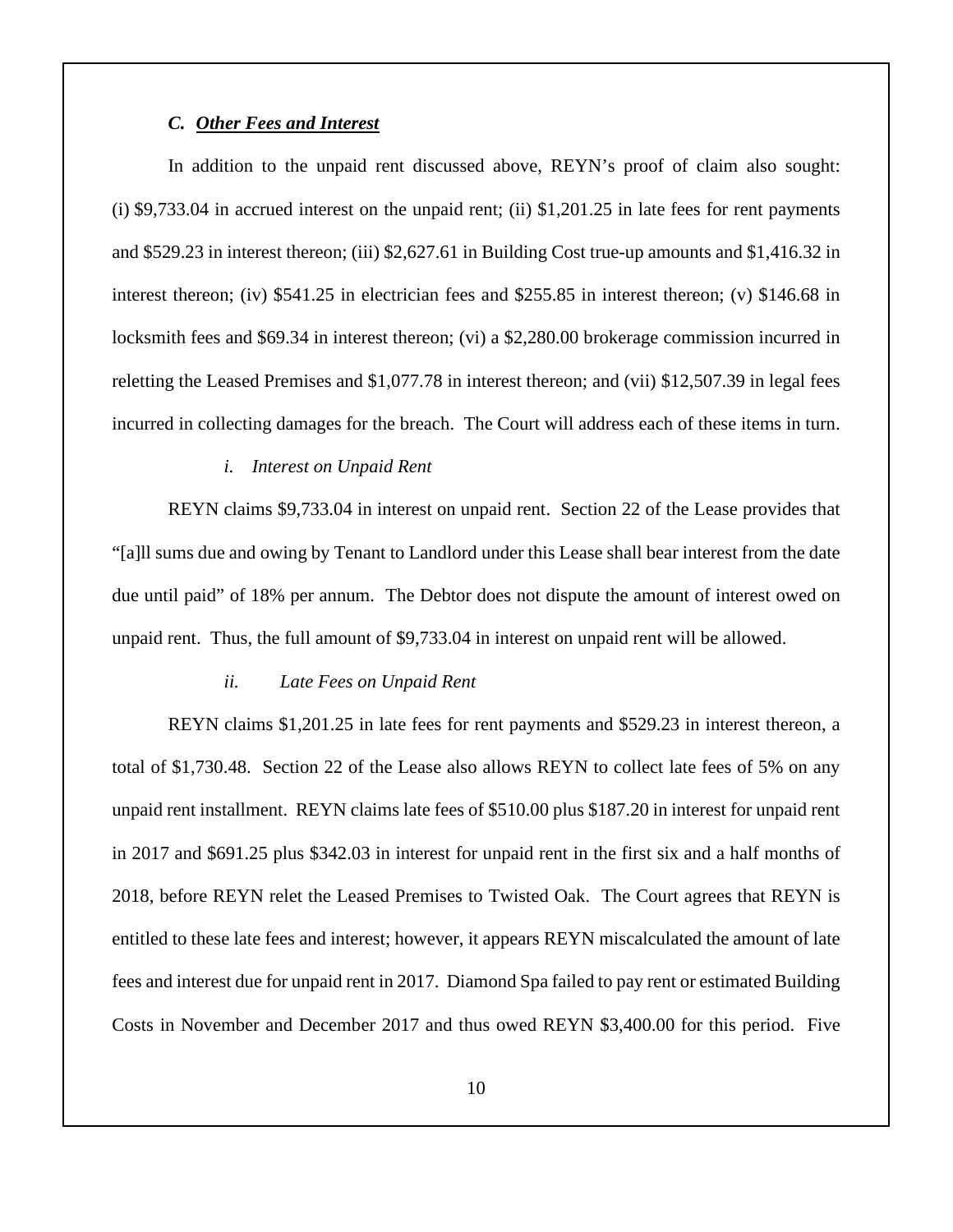percent of this amount is \$170.00. Interest at 18% per annum compounded monthly<sup>[3](#page-10-0)</sup> over the 34 intervening months before the Petition Date would be \$112.03. The amounts for the 2018 late fees and interest appear correct. Thus, the total amount of REYN's claim for late fees and interest thereon is \$1,315.31.

### *iii. Building Cost True-Up Amounts*

REYN claims \$2,627.61 in Building Cost true-up amounts and \$1,416.32 in interest thereon, a total of \$4,043.93. Section 5 of the Lease provides that the Building Costs "shall be adjusted between Landlord and Tenant annually and at the expiration or earlier termination of this Lease, and payment shall be made to, or refund made by, Landlord, as the case may be, and the Landlord shall receive the precise amount due as Tenant's Pro Rata Share of the actual cost of said [Building Costs]." The Court finds that Mr. Nichols's testimony as to the Building Cost true-up amounts was credible, and thus REYN is entitled to the full amount of \$4,043.93 under the Lease.

#### *iv. Electrician and Locksmith Fees*

REYN claims \$541.25 in electrician fees for replacing light fixtures and \$255.85 in interest thereon. REYN also claims \$146.68 in locksmith fees and \$69.34 in interest thereon The Court finds Mr. Nichols' testimony and the evidence submitted by REYN to be credible as to the amount and necessity of these fees. REYN is entitled to the full amounts of these fees plus interest, a total of \$883.12.

#### *v. Brokerage Commission*

REYN claims a \$2,280.00 brokerage commission incurred in reletting the Leased Premises and \$1,077.78 in interest thereon. Section 22 of the Lease provides that "Tenant shall pay to

<span id="page-10-0"></span> $3$  Mr. Nichols testified that he calculated interest amounts by compounding monthly. The Court has used this method for consistency.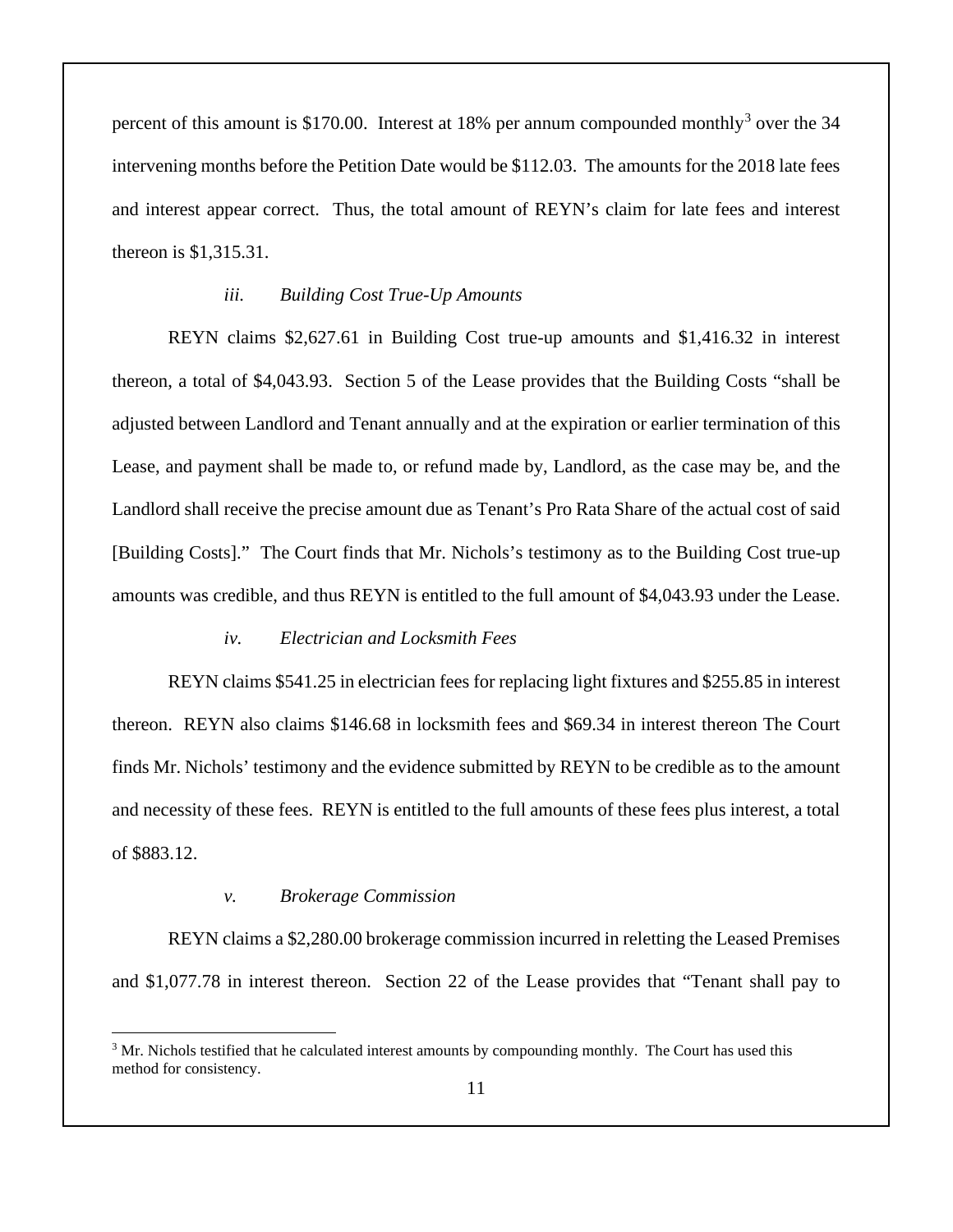Landlord all brokerage and/or legal fees incurred in connection [with reletting the Leased Premises]." The Court finds Mr. Nichols's testimony and the evidence submitted by REYN to be credible as to the amount and necessity of the brokerage commission. REYN is entitled to the full amount of the commission plus interest, a total of \$3,357.78.

### *vi. Legal Fees*

REYN claims \$12,507.39 in legal fees incurred in collecting damages for the breach. As stated above, section 22 of the Lease provides that "Tenant shall pay to Landlord all brokerage and/or legal fees incurred in connection [with reletting the Leased Premises]." The Court finds Ms. Daniels's testimony and the evidence submitted by REYN to be credible as to the amount, reasonableness, and necessity of these legal fees. REYN is entitled to the full amount of the legal fees, \$12,507.39.

### *vii. The Debtor's Liability*

Pursuant to the Guaranty, the Debtor promised to pay rent and "all other sums required to be paid by Tenant under the Lease" as well as "all of Landlord's costs and expenses (including reasonable attorneys' fees) incurred in endeavoring to collect" those payments. Thus, REYN is entitled to a claim for all of the amounts discussed above, a total of \$31,840.57, against the Debtor as guarantor. This amount combined with the \$245.00 owed by Diamond Spa and the Debtor for unpaid rent brings the total amount of REYN's claim to \$32,085.57.

### **IV. CONCLUSION**

Under the Lease between the parties and under Texas law, Diamond Spa was entitled to a credit for the amount of rent paid by subsequent tenants in excess of the amount that would have been due from Diamond Spa for the remainder of Diamond Spa's Lease term in absence of a